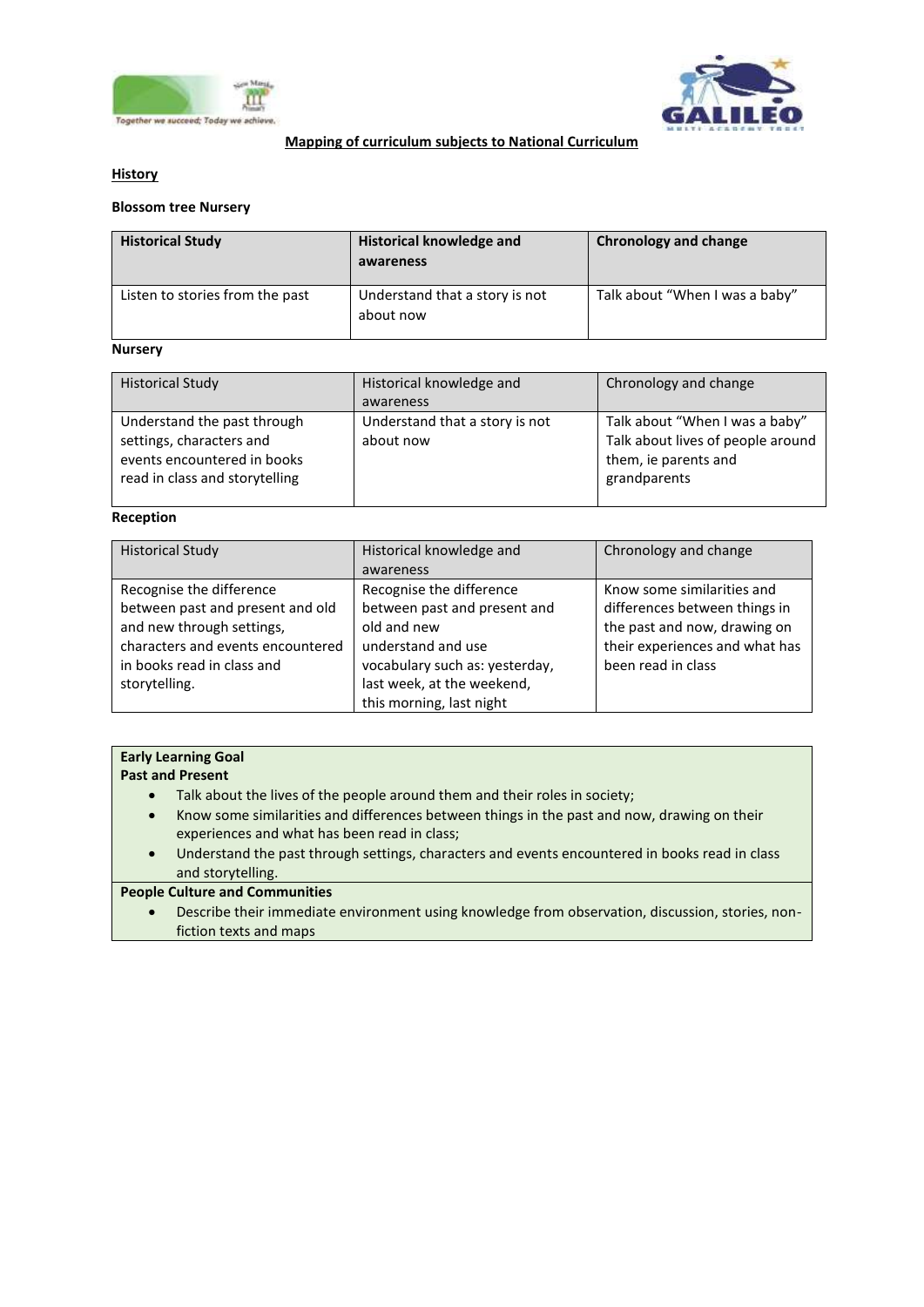



**Y1**

| <b>Historical Study</b>                                                                                                                                                                                                                                                                                                                                                                                                                                                             | Historical knowledge and<br>awareness                                                                                                                                                                                                                                                                                                                                                                                                                 | Chronology and change                                                                                                                                                                                                                                                                                                                                      |
|-------------------------------------------------------------------------------------------------------------------------------------------------------------------------------------------------------------------------------------------------------------------------------------------------------------------------------------------------------------------------------------------------------------------------------------------------------------------------------------|-------------------------------------------------------------------------------------------------------------------------------------------------------------------------------------------------------------------------------------------------------------------------------------------------------------------------------------------------------------------------------------------------------------------------------------------------------|------------------------------------------------------------------------------------------------------------------------------------------------------------------------------------------------------------------------------------------------------------------------------------------------------------------------------------------------------------|
| Identify old and new from<br>pictures<br>Use stories as sources for<br>$\bullet$<br>answering questions<br>about the past<br>Observe and handle<br>$\bullet$<br>artefacts, and use this to<br>ask and answer questions<br>Use pictures and artefacts<br>$\bullet$<br>for answering questions<br>about the past;<br>Study topic:<br><b>Castles</b><br><b>Significant historical event:</b><br><b>Moon Landings</b><br><b>Significant historical figure:</b><br><b>Neil Armstrong</b> | Develop a simple<br>$\bullet$<br>awareness of the past<br>Tell stories from the past<br>Recognise a past and a<br>present in their own and<br>other people's lives<br>Identify some things from<br>$\bullet$<br>their own past<br>Identify some differences<br>between past and present<br>Know some of the main<br>events and people studied<br>in a topic<br>Show some understanding<br>$\bullet$<br>of aspects of the past<br>beyond living memory | Use simple words and<br>$\bullet$<br>phrases to describe the<br>past - after, before,<br>between<br>Understand about time<br>$\bullet$<br>passing through<br>birthdays<br>Arrange objects in order<br>$\bullet$<br>of their age<br>Begin to use very simple<br>$\bullet$<br>time lines to order some<br>recent events<br>Understand BC and AD<br>$\bullet$ |

**Y2**

| <b>Historical Study</b>                                                                                                                                                                                                                                                                                                                                                                                                                                                                                               | Historical knowledge and                                                                                                                                                                                                                                                                                                                                                                                                                                            | Chronology and change                                                                                                                                                                                                                        |
|-----------------------------------------------------------------------------------------------------------------------------------------------------------------------------------------------------------------------------------------------------------------------------------------------------------------------------------------------------------------------------------------------------------------------------------------------------------------------------------------------------------------------|---------------------------------------------------------------------------------------------------------------------------------------------------------------------------------------------------------------------------------------------------------------------------------------------------------------------------------------------------------------------------------------------------------------------------------------------------------------------|----------------------------------------------------------------------------------------------------------------------------------------------------------------------------------------------------------------------------------------------|
|                                                                                                                                                                                                                                                                                                                                                                                                                                                                                                                       | awareness                                                                                                                                                                                                                                                                                                                                                                                                                                                           |                                                                                                                                                                                                                                              |
| Identify old and new from<br>٠<br>artefacts<br>٠<br>Use pictures and artefacts for<br>answering questions about<br>the past;<br>Use a range of simple sources<br>to devise historical questions<br>٠<br>Summarise their learning into<br>٠<br>short sentences<br>٠<br>Ask questions about what<br>they have heard or seen<br><b>Significant historical event to</b><br>study:<br><b>The Great Fire of London</b><br>& Bonfire Night<br>Significant historical figure study:<br><b>Guy Fawkes</b><br><b>James Cook</b> | Retell stories they have heard<br>$\bullet$<br>about the past<br>Pick out the main elements of<br>$\bullet$<br>stories<br>they have heard about the<br>٠<br>past<br>Discuss what they have<br>٠<br>enjoyed most<br>about stories from the past<br>٠<br>Explain what they think is<br>٠<br>important<br>about the past and explain<br>$\bullet$<br>reasons why<br>Identify any important<br>$\bullet$<br>changes which<br>happened at the time being<br>٠<br>studied | Use more complex phrases<br>٠<br>to describe time $-$ a long<br>٠<br>time ago, centuries ago<br>Sort recent historical<br>studies into a broad time<br>order<br>Recognise some reasons<br>for between the time<br>being studied and now<br>٠ |

**Key Stage 1 End Points**

*Pupils should be taught about:* 

- **changes within living memory. Where appropriate, these should be used to reveal aspects of change in national life**
- **events beyond living memory that are significant nationally or globally**
- **the lives of significant individuals in the past who have contributed to national and international achievements. Some should be used to compare aspects of life in different periods significant historical events, people and places in heir own locality.**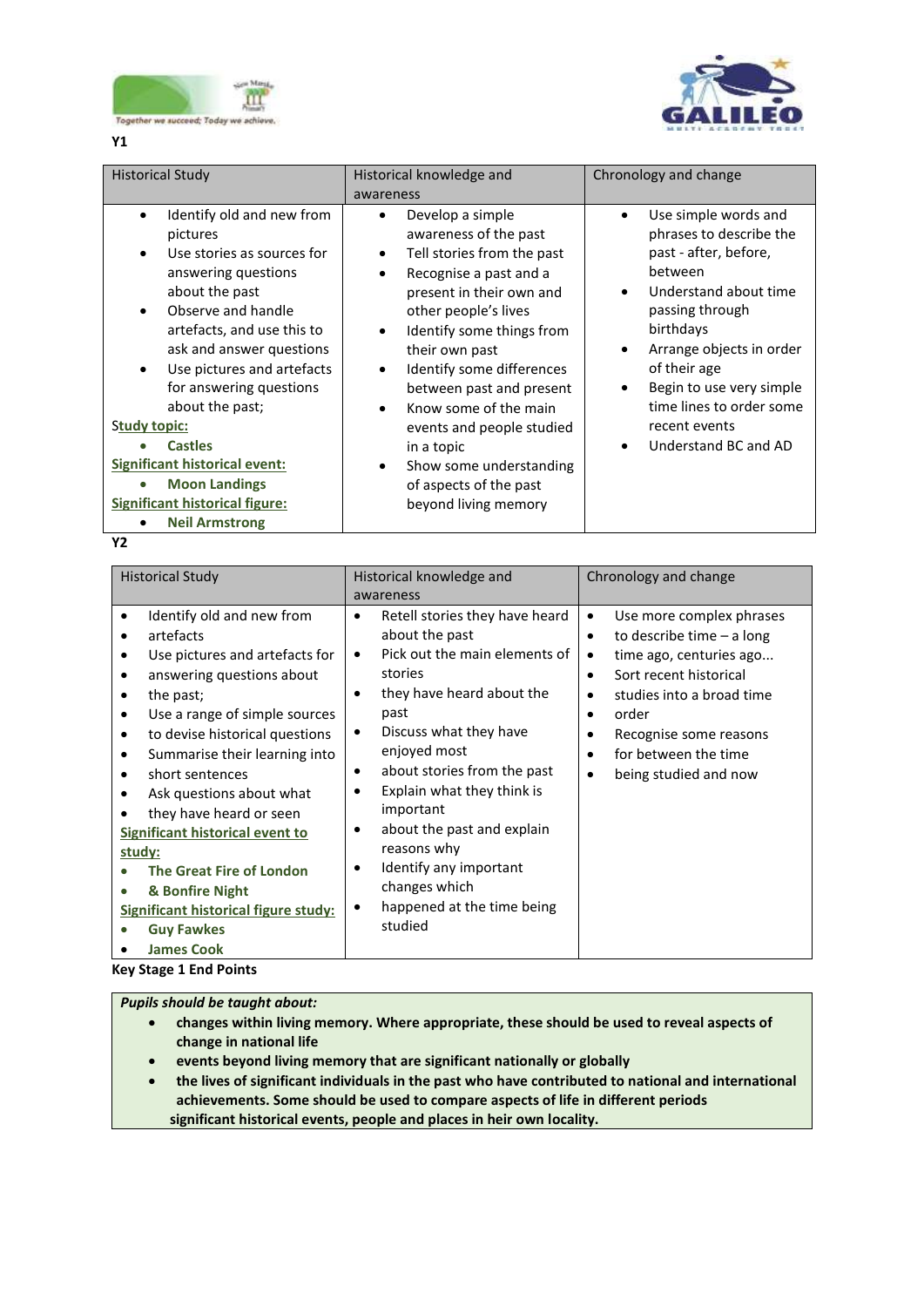



**Y3**

| <b>Historical Study</b>                                                                                                                                                                                                                                                                                                                                                                                                                                                                                                                                                                                                                                                                                                                      | Historical knowledge and<br>awareness                                                                                                                                                                                                                                                                                                                                                                                        | Chronology and change                                                                                                                                                                                                                                                                                                                                                                                             |
|----------------------------------------------------------------------------------------------------------------------------------------------------------------------------------------------------------------------------------------------------------------------------------------------------------------------------------------------------------------------------------------------------------------------------------------------------------------------------------------------------------------------------------------------------------------------------------------------------------------------------------------------------------------------------------------------------------------------------------------------|------------------------------------------------------------------------------------------------------------------------------------------------------------------------------------------------------------------------------------------------------------------------------------------------------------------------------------------------------------------------------------------------------------------------------|-------------------------------------------------------------------------------------------------------------------------------------------------------------------------------------------------------------------------------------------------------------------------------------------------------------------------------------------------------------------------------------------------------------------|
| Use more complex<br>$\bullet$<br>sources of primary and<br>secondary information<br>Use the internet for<br>research<br>Choose and discriminate<br>$\bullet$<br>between a range of<br>information, and use this<br>to ask questions<br>Understand that events<br>from the past are<br>represented and<br>interpreted in different<br>ways, and that sources<br>can confirm or contradict<br>Use a simple database to<br>organise information<br>Interpret the past<br>through role play $-$ e.g.<br>hot seating<br>Period of historical study:<br>From Stone Age to Iron<br>$\bullet$<br>Age - forts and farming<br><b>Invaders and Settlers -</b><br>$\bullet$<br>Romans – the power of<br>the Army<br><b>Anglo Saxons -</b><br>settlements | Guess what objects from<br>$\bullet$<br>the past were used for,<br>using evidence to<br>support answers<br>Understand that some<br>$\bullet$<br>events of the past affect<br>people's lives today<br>Summarise the main<br>events from a period in<br>history, using their<br>characteristics<br>Give reasons for main<br>events and changes<br>Begin to understand why<br>some people acted as<br>they did and give reasons | Sort events or objects<br>$\bullet$<br>into groups Use dates<br>and terms accurately,<br>using key dates when<br>describing events<br>Use some dates on a<br>time line<br>Understand the concept<br>of decades and centuries<br>and use this to divide the<br>past into periods of time<br>Use a timeline with<br>dates, including both BC<br>and AD Use evidence to<br>describe changes within<br>a time period. |

 $\frac{1}{\gamma_4}$ 

| <b>Historical Study</b>                                                                                                                                                                                                                                                                                                                                                                                                                                                                                                                  | Historical knowledge and<br>awareness                                                                                                                                                                                                                                                                                                                                                                                                                  | Chronology and change                                                                                                                                                                                                                                  |
|------------------------------------------------------------------------------------------------------------------------------------------------------------------------------------------------------------------------------------------------------------------------------------------------------------------------------------------------------------------------------------------------------------------------------------------------------------------------------------------------------------------------------------------|--------------------------------------------------------------------------------------------------------------------------------------------------------------------------------------------------------------------------------------------------------------------------------------------------------------------------------------------------------------------------------------------------------------------------------------------------------|--------------------------------------------------------------------------------------------------------------------------------------------------------------------------------------------------------------------------------------------------------|
| Use a range of documents<br>and printed sources<br>Distinguish between reliable<br>and unreliable sources<br>Identify the most useful<br>sources for a particular task<br>Use graphs and charts to<br>confirm information from<br>different sources<br>Give reasons for change<br>٠<br>through analysing evidence<br>Support own point of view<br>using evidence<br>Understand that some<br>evidence is limited.<br><b>Historical Period of Study:</b><br>Battles in the past - Vikings<br>vs Anglo Saxons: Anglo<br>Saxon law & justice | Understand differences in<br>٠<br>social, religious, political and<br>cultural history<br>Understand links between<br>$\bullet$<br>history and geography<br>Know some similarities and<br>$\bullet$<br>differences within a period of<br>time-e.g. the lives of rich and<br>poor<br>Describe how some things<br>٠<br>from the past affect life today<br>Understand the relationship<br>$\bullet$<br>between beliefs and action in<br>historical change | Use a full range of dates and<br>$\bullet$<br>historical terms<br>Use a time line to place<br>٠<br>events, periods and cultural<br>movements<br>Show changes on a time line<br>٠<br>Describe and make links<br>$\bullet$<br>between events and changes |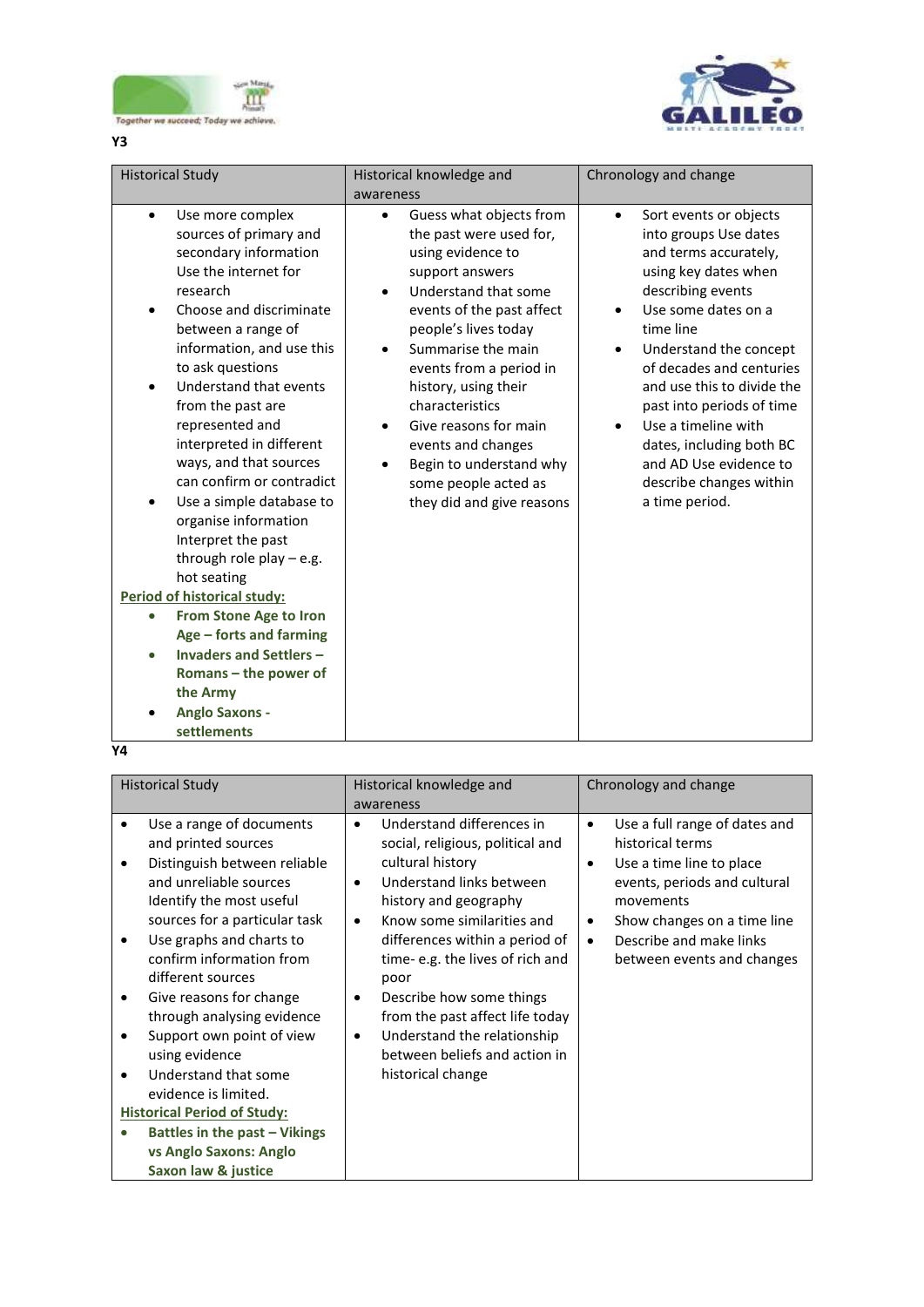



 $\overline{a}$ **Why did Henry VIII marry 6** 

- **times?**
- **Local study:**
- **The Railway Revolution**
- **Y5**

| <b>Historical Study</b>                                                                                                                                                                                                                                                                                                                                                                                                                                                                                     | Historical knowledge and                                                                                                                                                                                                                                                                                                                                                                       | Chronology and change                                                                                                                  |
|-------------------------------------------------------------------------------------------------------------------------------------------------------------------------------------------------------------------------------------------------------------------------------------------------------------------------------------------------------------------------------------------------------------------------------------------------------------------------------------------------------------|------------------------------------------------------------------------------------------------------------------------------------------------------------------------------------------------------------------------------------------------------------------------------------------------------------------------------------------------------------------------------------------------|----------------------------------------------------------------------------------------------------------------------------------------|
|                                                                                                                                                                                                                                                                                                                                                                                                                                                                                                             | awareness                                                                                                                                                                                                                                                                                                                                                                                      |                                                                                                                                        |
| Rank sources of<br>information in order<br>Identify differences<br>between different<br>versions of the past<br>Give a balanced view of<br>interpretations of the<br>past, using different<br>points of view<br>Make conclusions with<br>evidence as to the most<br>likely version of events<br><b>Historical Periods of History:</b><br>What can we find out<br>about life in Ancient<br>Egypt?<br><b>Democracy in Ancient</b><br>$\bullet$<br>Greece<br>The Maya: contrast with<br><b>British history</b> | Organise a series of<br>$\bullet$<br>relevant historical<br>information, and check<br>this for accuracy<br>Describe the main<br>changes in a period of<br>history, from several<br>$perceptions - e.g.$<br>political, cultural<br>Explain their own point<br>of view, justifying this<br>with a broad range of<br>evidence<br>Adapt their ideas and<br>viewpoints as new<br>information arises | Identify changes across<br>$\bullet$<br>periods of time, using<br>chronological links<br>Begin to identify causal<br>factors in change |
| иc.                                                                                                                                                                                                                                                                                                                                                                                                                                                                                                         |                                                                                                                                                                                                                                                                                                                                                                                                |                                                                                                                                        |

**Y6**

|                                                                                                                                                                                                                                                                                                                                                                                                                        | awareness                                                                                                                                                                                                                                                   | Chronology and change                                                                                                                                                                                                    |
|------------------------------------------------------------------------------------------------------------------------------------------------------------------------------------------------------------------------------------------------------------------------------------------------------------------------------------------------------------------------------------------------------------------------|-------------------------------------------------------------------------------------------------------------------------------------------------------------------------------------------------------------------------------------------------------------|--------------------------------------------------------------------------------------------------------------------------------------------------------------------------------------------------------------------------|
| Devise historically valid<br>٠<br>questions about change,<br>cause, similarity and<br>difference<br>Interpret the past using a<br>٠<br>range of concepts and<br>ideas<br>Understand the role of<br>$\bullet$<br>opinion and propaganda<br><b>Period of Historical Study:</b><br><b>The Battle of Britain</b><br>(WW2)<br>Local study:<br><b>Our area during WW2</b><br><b>Crime and punishment</b><br>through the ages | Begin to understand<br>$\bullet$<br>significance<br>Understand and use the<br>concept of legacy,<br>including Royal families<br>and dynasties Speculate<br>and hypothesise about the<br>past, formulating their<br>own theories about<br>reasons for change | Note connections,<br>٠<br>contrasts and trends<br>over time<br>Speculate how present<br>٠<br>events and actions might<br>be seen and judged in<br>the future<br>Speculate - what if?<br>What if England lost the<br>war? |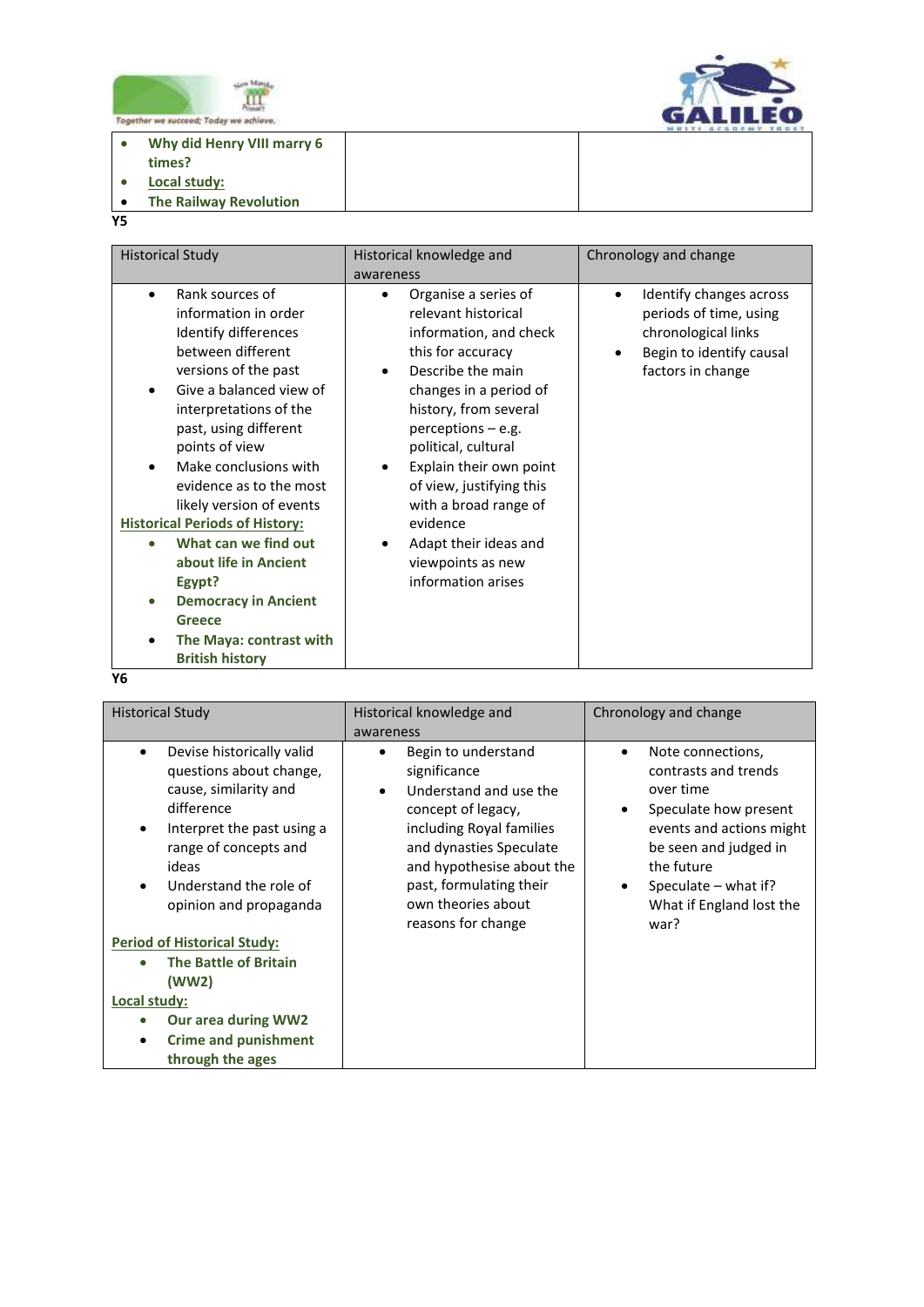





#### **Pupils should be taught about:**

changes in Britain from the Stone Age to the Iron Age Examples (non-statutory) This could include:

- late Neolithic hunter-gatherers and early farmers, for example, Skara Brae
- Bronze Age religion, technology and travel, for example, Stonehenge
- Iron Age hill forts: tribal kingdoms, farming, art and culture

the Roman Empire and its impact on Britain Examples

(non-statutory) This could include:

- Julius Caesar's attempted invasion in 55-54 BC
- the Roman Empire by AD 42 and the power of its army
- successful invasion by Claudius and conquest, including Hadrian's Wall
- British resistance, for example, Boudica
- 'Romanisation' of Britain: sites such as Caerwent and the impact of technology, culture and beliefs, including early Christianity

Britain's settlement by Anglo-Saxons and Scots Examples (non-statutory) This could include:

- Roman withdrawal from Britain in c. AD 410 and the fall of the western Roman Empire
- Scots invasions from Ireland to north Britain (now Scotland)
- Anglo-Saxon invasions, settlements and kingdoms: place names and village life
- Anglo-Saxon art and culture
- Christian conversion Canterbury, Iona and Lindisfarne History 191

the Viking and Anglo-Saxon struggle for the Kingdom of England to the time of Edward the Confessor Examples (non-statutory) This could include:

- Viking raids and invasion
- resistance by Alfred the Great and Athelstan, first king of England
- further Viking invasions and Danegeld
- Anglo-Saxon laws and justice
- Edward the Confessor and his death in 1066

a local history study Examples

(non-statutory)

- a depth study linked to one of the British areas of study listed above
- a study over time tracing how several aspects of national history are reflected in the locality (this can go beyond 1066)
- a study of an aspect of history or a site dating from a period beyond 1066 that is significant in the locality.

a study of an aspect or theme in British history that extends pupils' chronological knowledge beyond 1066 Examples (non-statutory)

- the changing power of monarchs using case studies such as John, Anne and Victoria
- changes in an aspect of social history, such as crime and punishment from the Anglo-Saxons to the present or leisure and entertainment in the 20th Century
- the legacy of Greek or Roman culture (art, architecture or literature) on later periods in British history, including the present day
- a significant turning point in British history, for example, the first railways or the Battle of Britain
- the achievements of the earliest civilizations an overview of where and when the first civilizations appeared and a depth study of one of the following: Ancient Sumer; The Indus Valley; Ancient Egypt; The Shang Dynasty of Ancient China